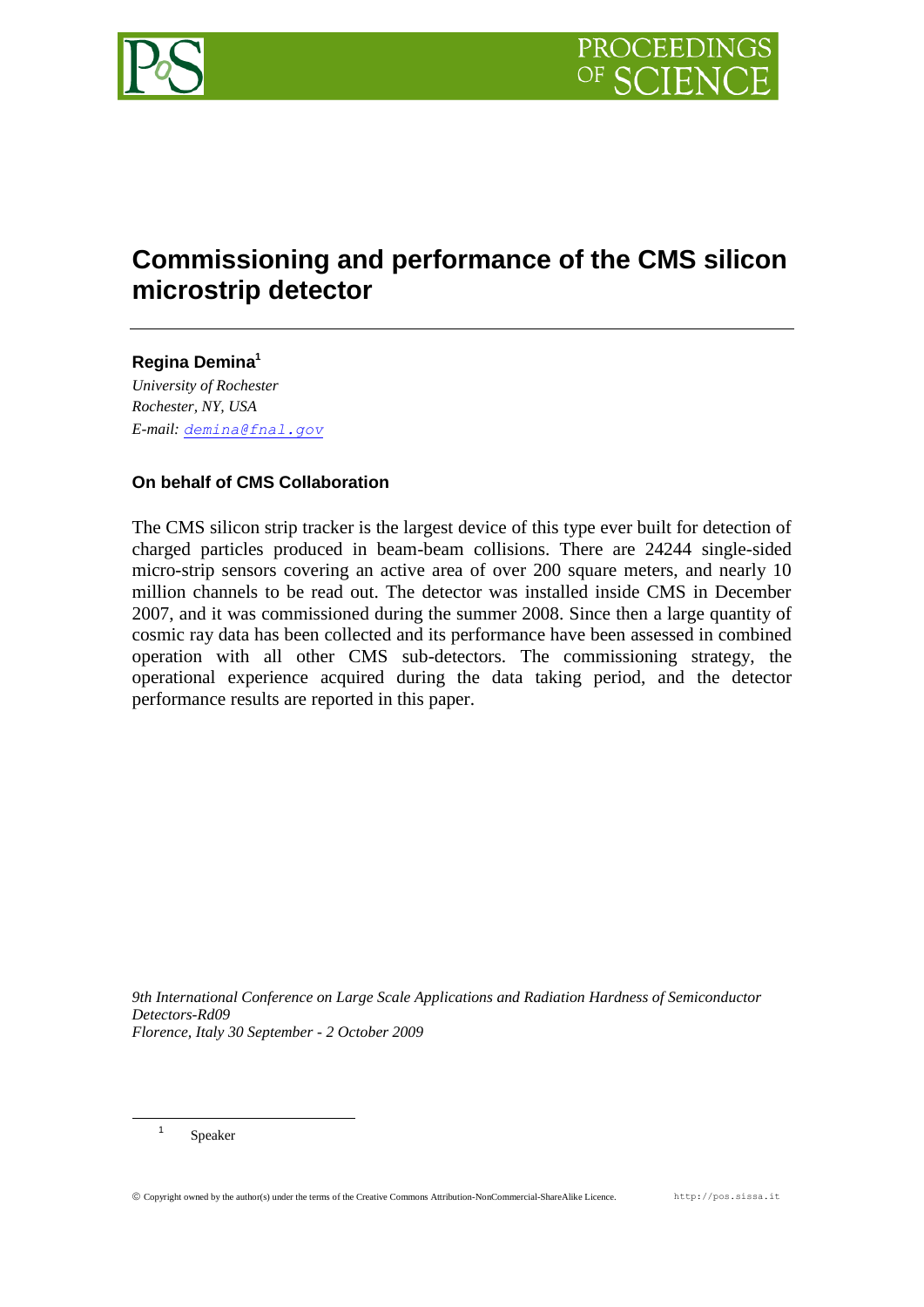### **Introduction**

In 1999 the CMS collaboration reached a bold decision to build an all silicon tracking (SiTrk) device. The addendum to TDR [1] called for a system with almost 10 million readout channel with a total silicon surface area of over  $200 \text{ m}^2$ . At that time the largest system built (D0 SMT [2]) had a bit less than 1 million channels. To meet this goal and ensure a robust operation of the system for 10 years choices were made to simplify the design as much as possible, but not more than that. Single sided low resistivity silicon sensors presented a sensible option, which was well understood at that time. CMS silicon tracker consists of the outer barrel (TOB), inner barrel (TIB), inner disks (TID) and endcap disks (TEC). The TOB and the outer regions of the TEC are built using 500 m thick silicon sensors, while the sensors in the TIB, the TID and inner parts of the TEC are 300 µm thick. An analogue readout chip called APV25 was specifically developed for the CMS SiTrk using  $0.25 \mu m$  technology[3]. The electrical signal is then converted into an optical one and sent for digitization outside of the detector volume via optical fibers. The entire detector volume of  $24.4 \text{ m}^3$  is expected to be operated at a temperature of  $-20^{\circ}$ C.

A large number of industrial enterprises were involved in the production of the components for the system. The production was distributed over many module assembly/testing/bonding and integration facilities around Europe and the USA. With such a complex production logistics, the quality assurance was of the utmost importance. By the end of summer 2006 all the components were delivered to CERN and the complex process of integration and commissioning of the tracker system began. The SiTrk went through several important steps in the detector commissioning and performance studies. In August-September 2006 several modules were installed inside CMS and their performance in magnetic field was tested in the so called Magnet Test Cosmic Challenge (MTCC)[4]. Though some of the components were not final, the MTCC was essential in establishing the tracker operation within the global CMS readout scheme and set important benchmarks for the detector performance. In the mean time the standalone performance of about 20% of the tracker was tested using cosmic rays triggered on by plastic scintillators. Basic measurements of the signal to noise ratio, cluster width and position resolution were done using standalone tracker data, while first attempts to measure the Lorentz angle were made with the MTCC data. On December 16, 2007 the tracker was moved from its assembly facility to LHC Point 5, lowered into the collision hall and inserted into the CMS detector. Since then, several extended runs were taken with and without magnetic field, mainly using the CMS muon system for triggering. The angular distribution of the cosmic tracks reaching CMS deep under ground did not provide a uniform illumination of the tracker system; however these data allowed to perform a rather detailed characterization of the system performance as well as to achieve a fairly good alignment. The results presented in these proceedings were primarily obtained during cosmic data taking with a 3.8T magnetic field, during October-November, 2008, the so called Cosmic Run At Four Tesla (CRAFT08). In summer 2009 more data were taken with magnetic field, but these data are still being analyzed and we only report on them briefly.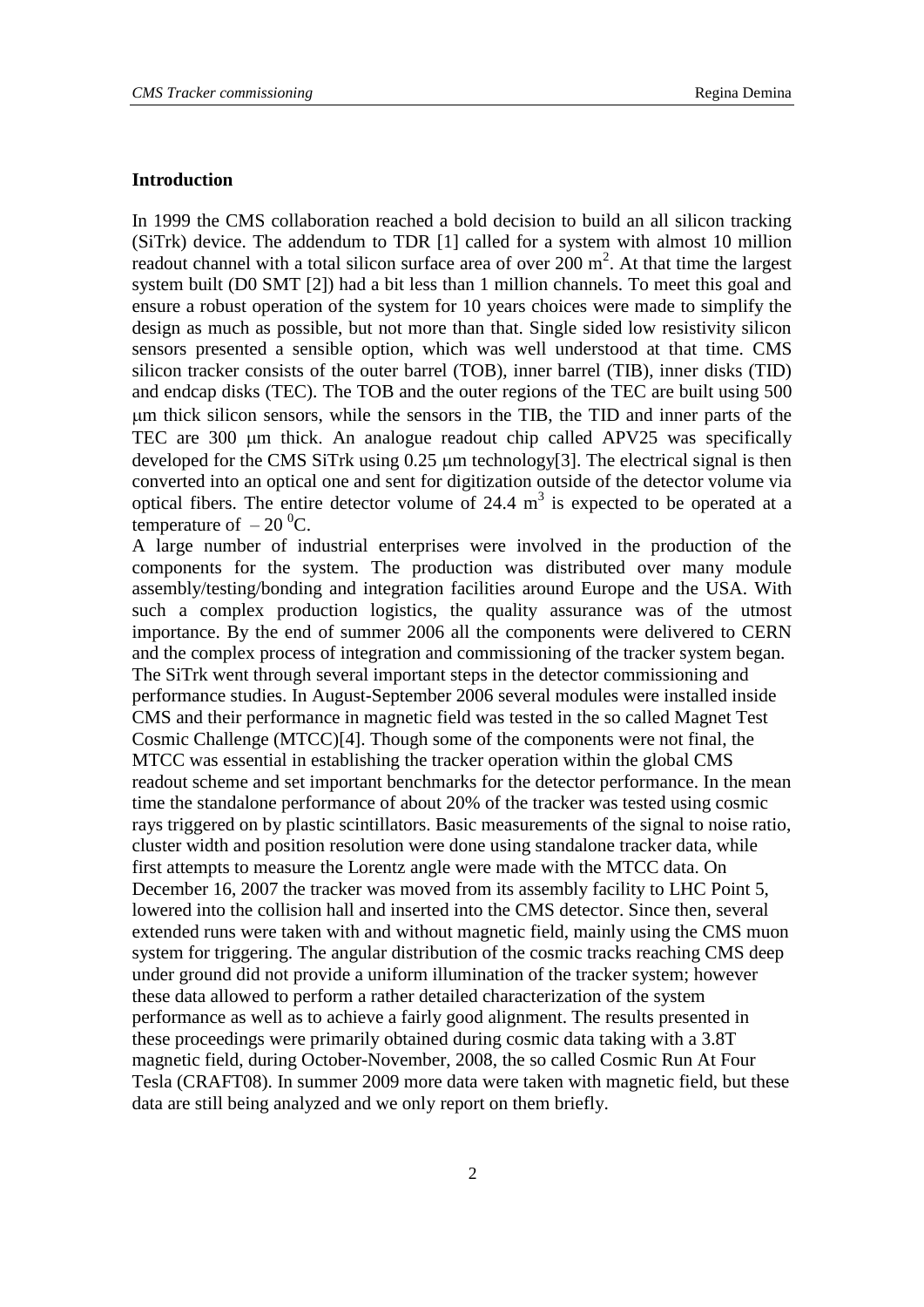During the CRAFT08 run the tracker took part in about 90% of the global runs. The fraction of the operational channels varied depending on the detector subsystem, but it was always above 95%: more precisely it was 96.7% for the TIB/TID, 98.3% for the TOB, 99.2% for the TEC+ , and 98.3% for the TEC-.

#### **Signal to noise ratio**

The signal-to-noise ratio is an important parameter for a reliable tracker operation. This ratio was measured using CRAFT08 data, during which the detector was operated in the so-called peak readout mode of the front end APV25 chip. For this purpose the tracking was performed using cosmic muon events, and only clusters attached to tracks were used in the definition of the signal-to-noise ratio. The charge collected from the silicon sensors was corrected for the track inclination angle. Fluctuation in energy deposition in thin layers is best described by straggling functions[5], yet for the purpose of signal-tonoise determination we use Landau distribution. Fluctuations of the APV25 readout can be described by Gaussian distribution[3]. Cluster noise was defined as a sum of strip noise, measured for the respective strips during pedestal runs. The distribution used to describe the shape of the signal to noise ratio from silicon sensors was Landau convoluted with Gaussian, as shown in Fig.1. The most probable value of the signal-tonoise distributions are:

- TOB thick sensors :  $S/N = 31-32$
- TIB/TID thin sensors :  $S/N = 25/29$
- TEC thin sensors :  $S/N = 27-30$
- TEC thick sensors :  $S/N = 31-36$



*Fig.1. Signal to noise ratio in TOB. Landau distribution convoluted with Gaussian is used to fit the data.*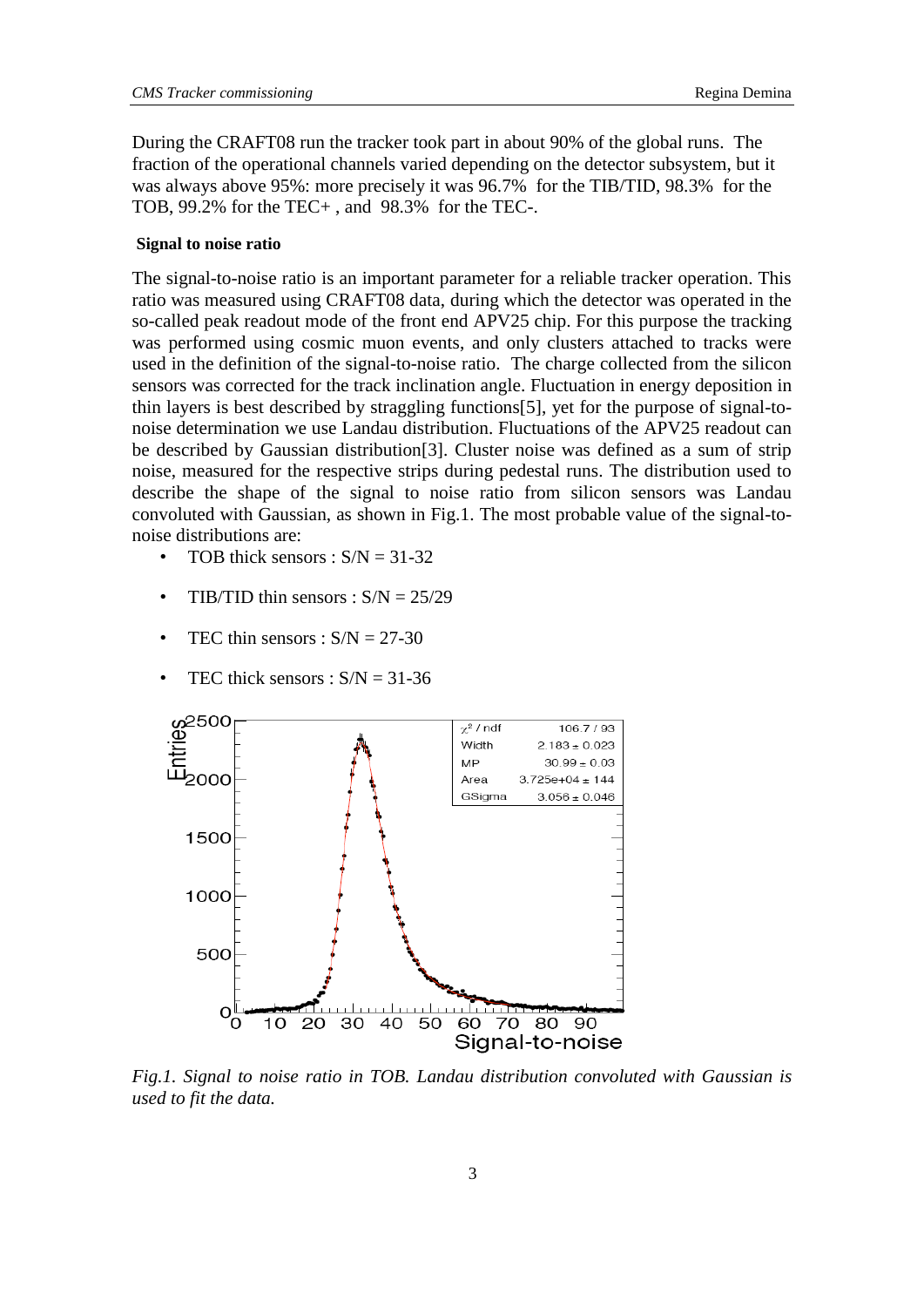Preliminary measurements of signal to noise ratio in deconvolution mode of APV25 indicate that it scales as expected.

#### **Cross talk**

In CMS the silicon detectors signal is collected on implant strips, which are capacitively coupled to readout metallization strips. Due to the non-zero capacitive coupling to the neighboring readout strip there is a possibility for a signal to be induced on the neighboring channels. This effect is referred to as cross talk. The cross talk is best characterized using the so called "virgin raw data", where no thresholds are applied to the signal from strips, taken with magnetic field off. To suppress the charge sharing, only the tracks perpendicular to the sensor surface were selected and the amount of charge deposited on the neighboring strip was measured. Fig. 2 shows the charge ratio, where the denominator is the maximum strip charge of the cluster and the numerator is the charge on the strip adjacent to it. The data (points) are compared to the Monte Carlo simulation (histogram), where the cross talk is tuned to the measured value.



*Fig 2. Charge ratio, where the denominator is the maximum strip charge of the cluster and the numerator is the charge on the strip adjacent to it. The data (points) are compared to the Monte Carlo simulation (histogram), where the cross talk is tuned to the measured value.*

The amount of cross talk varies by layer, but it is typically below 3% in the APV25 peak mode. It is expected that in the deconvolution mode of the APV25 operation, better suited for collisions, the cross talk will be higher.

#### **Lorentz angle**

When the tracker is operated inside a magnetic field, electric charges produced by the passage of ionizing particles drift in crossed magnetic and electric fields. The direction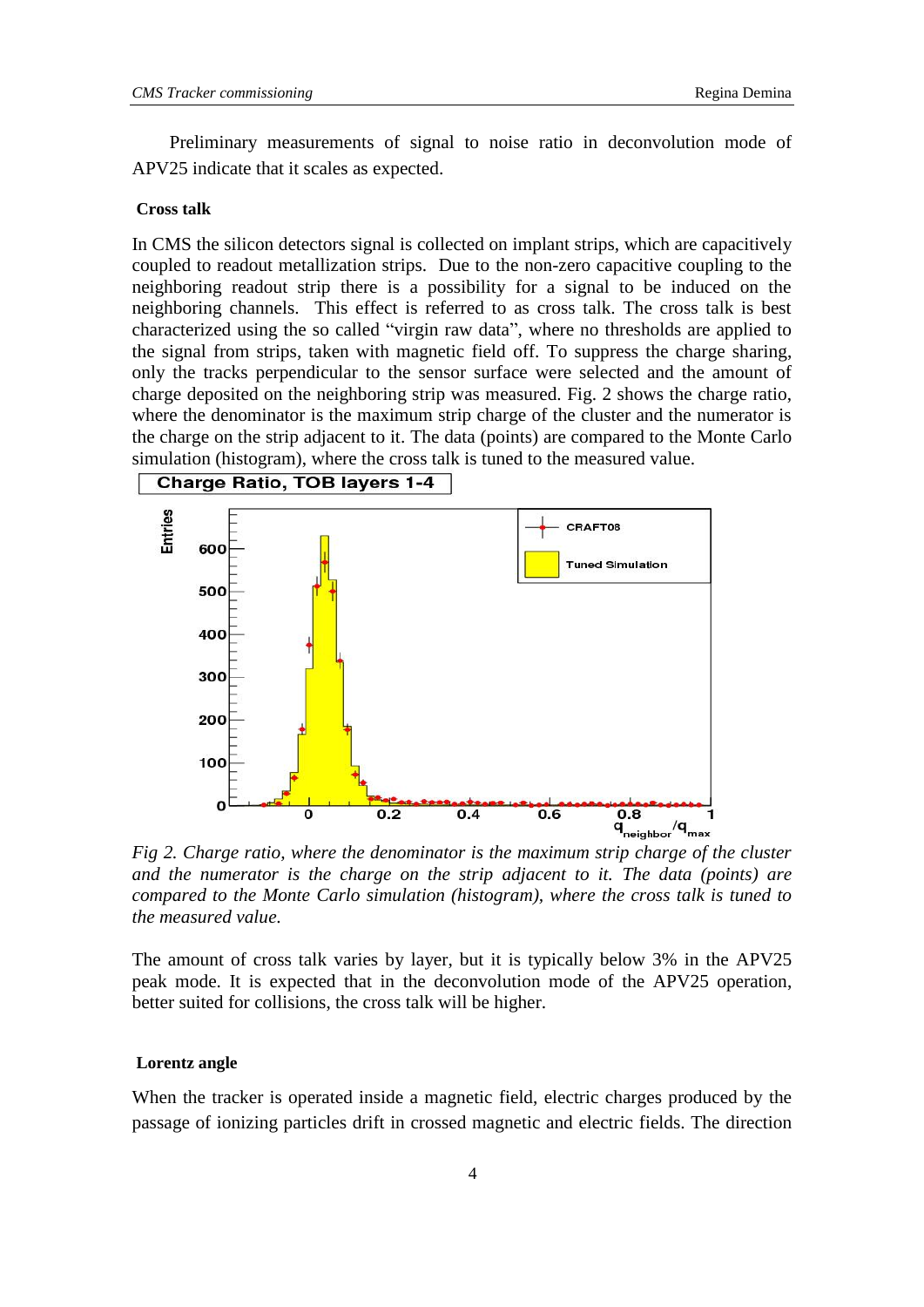of motion of these charges has an angle with respect to the normal to the sensor surface, or, in other words, with respect to the direction of their motion in absence of a magnetic field. This angle is commonly referred to as the Lorentz angle. It is proportional to the Hall mobility of the charge carriers, in this case holes, and the magnetic field. The ionization drift in magnetic field leads to a shift in the cluster centroid that needs to be corrected for the cluster position determination. As a result it also has a direct effect on the detector alignment using tracks. In addition, the cluster width is affected with an impact on the precision of the position measurement. Thus, it is important to determine the value of the Lorentz angle and introduce it in the simulation. One can determine the value of the Lorentz angle by studying the dependence of the cluster size, defined as the number of strips in a cluster on the track incidence angle (as shown in Fig. 3) [4]. The cluster width is expected to be at its minimum, when the track crosses the sensor with an angle equal to the Lorentz angle. The corresponding values of hole mobility are -  $\mu$ <sub>H</sub> (TIB 300  $\mu$ m/ TOB 500 sensors) = 0.018/0.023.



*Fig 3. Profile of the cluster size vs tangent of the track incidence angle.*

#### **Monte Carlo simulation tuning**

The CRAFT08 data set was also used to tune the Monte Carlo simulation to reproduce the data in an accurate way. Examples of distributions of cluster charge and detector occupancy are shown in Fig. 4. Only the random noise is generated in Monte Carlo simulation. A good agreement between data and simulation in the cluster multiplicity per event implies a low contribution from a possible coherent noise in the detector.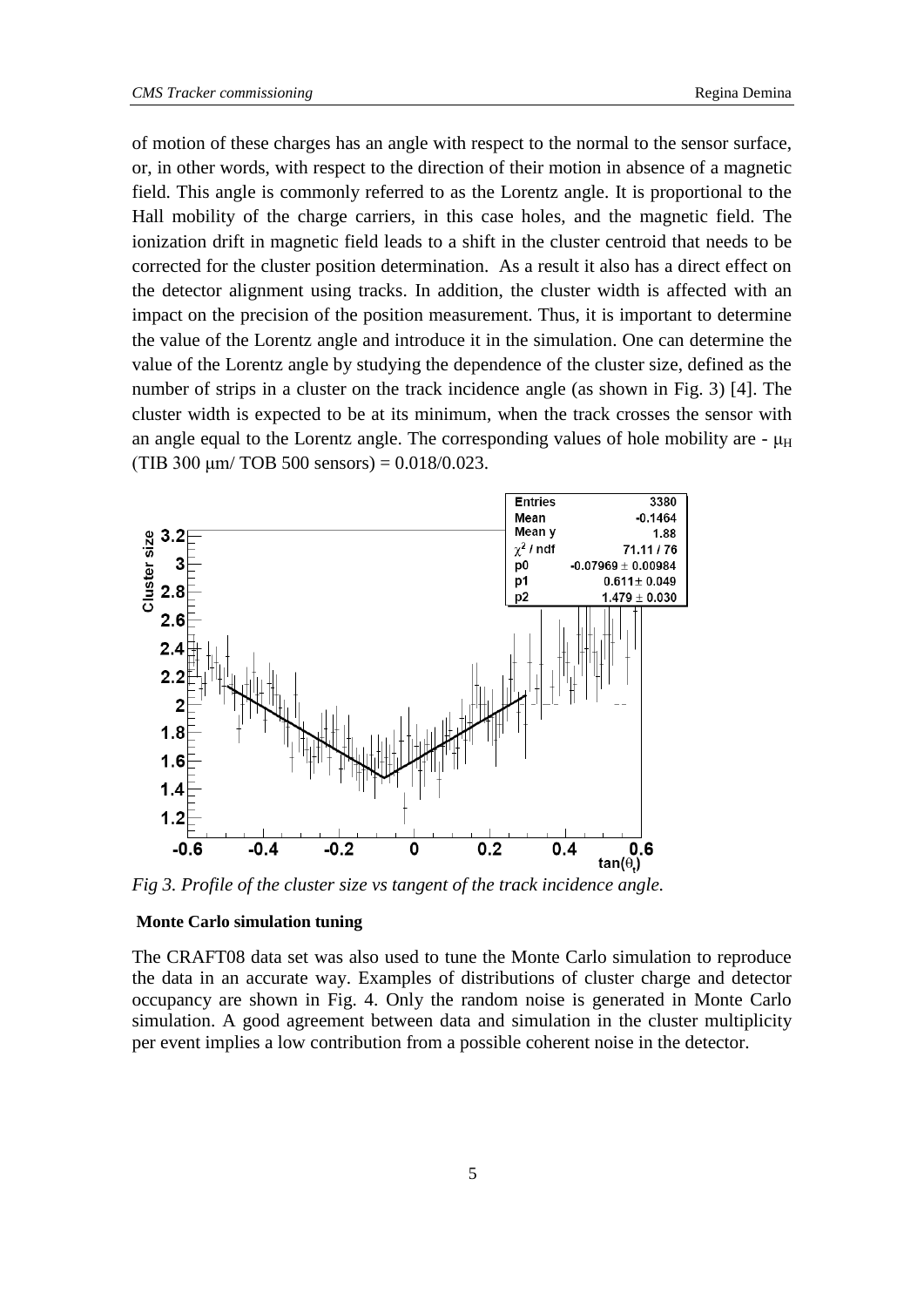# **Conclusion**

The CMS collaboration has designed, built and installed a large scale silicon microstrip tracker. A multi-step commissioining process using cosmic ray muons proved that the device has a signal-to-noise ratio exceeding 25 and it is ready for the LHC collision



*Fig 4.Comparison between data (points) and Monte Carlo simulation (histogram). Top plot: the cluster charge in ADC counts. Bottom plot: the cluster multiplicty per event, containing at least one reconstructed cosmic muon track.* 

# **References**

- 1. The CMS collaboration, *The CMS tracker:* Addendum to the Technical Design Report, CERN-LHCC-2000-016.
- 2. S.N. Ahmed et al., *"The D0 RunIIa Silicon Microstrip Tracker",* (to be submitted to Nucl. Inst. and Meth A).